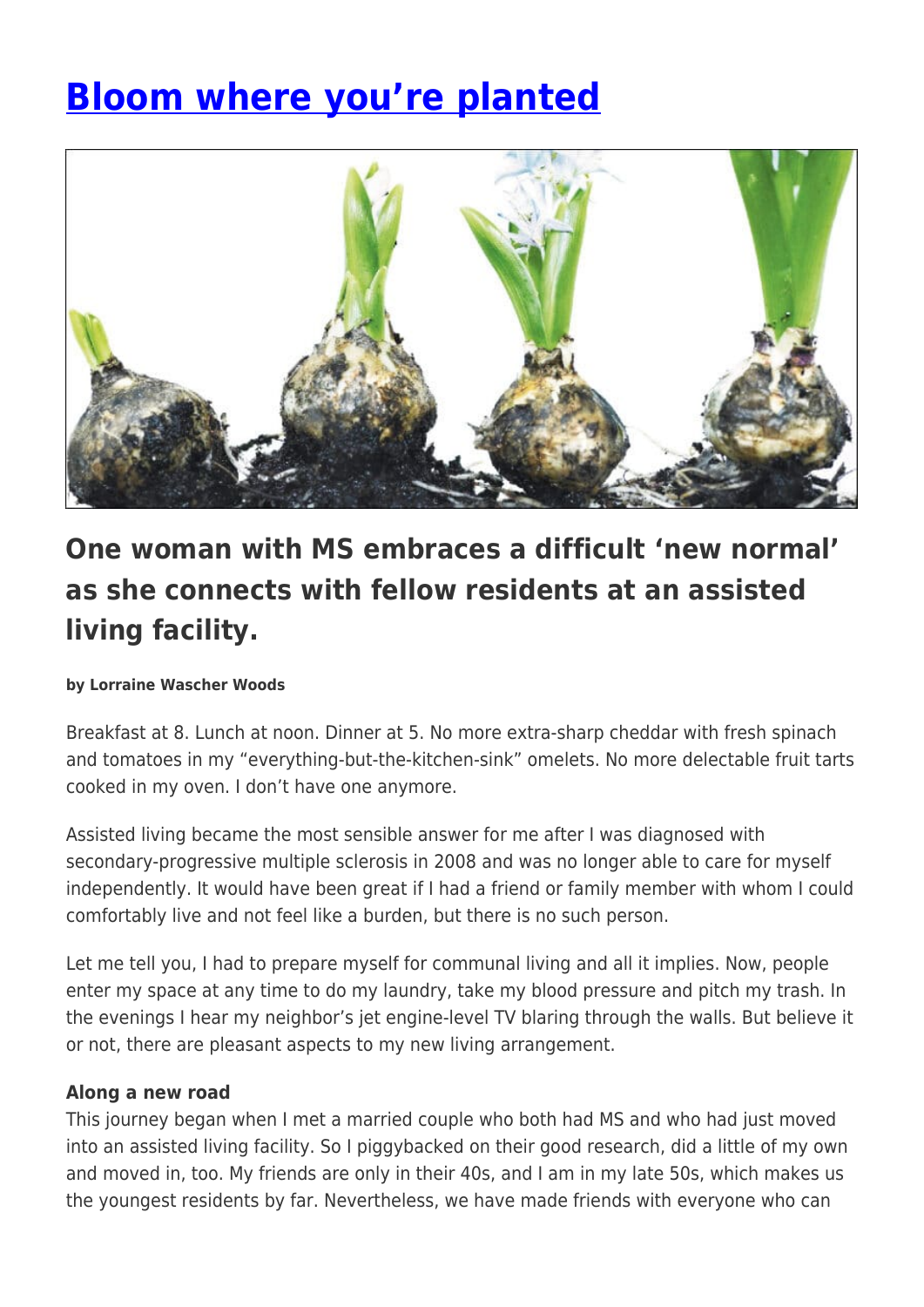communicate with us. People here have a variety of medical conditions, including dementia, stroke and Parkinson's disease. But everyone has a story, and opening myself to that has made it easier to accept my new reality.

A short time ago, I could not have imagined that my life would change so dramatically because of a progressive, incurable disease. I had never been seriously ill nor had so much as a broken bone. Now, I no longer drive, cook, work or even walk, and change and unpredictability are daily visitors. Try as I might to accept the changes and grieve the losses, there is still a deep dark place inside me where I fight my "new normal." After all, who wants to willingly and knowingly give up one's independent lifestyle for the unknown?

## **Starting to bloom**

I've always liked the saying "Bloom where you're planted," so I decided to embrace where I live, despite my concerns. In that vein, I set out to make a book of the roughly 60 residents by interviewing them, snapping their photos and writing a paragraph about each of them. This is all part of nudging myself into accepting my new and somewhat threatening landscape. In doing so, I've been able to connect with fellow residents, hear their stories, and get to know them and the essences of their lives. For instance, though Laura (not her real name) is of a different generation, we have become friends. She grew up in Germany, and my heritage is German, so talking to her gave me the chance to use my limited German language skills. I enjoy her lively personality and had we known each other in our "prior" lives, I'm certain we would have become fast friends all the same.

Even before I moved here, I began to appreciate some of the other benefits of assisted living. Not only do staff members buy the groceries, but they also cook the meals and wash up afterward (a bonus for me, now that I can't seem to stand for longer than five seconds).



Courtesy of Lorraine Wascher Woods

Now, I eat daily with my married friends and some of my new friends. Lucky for us, we have